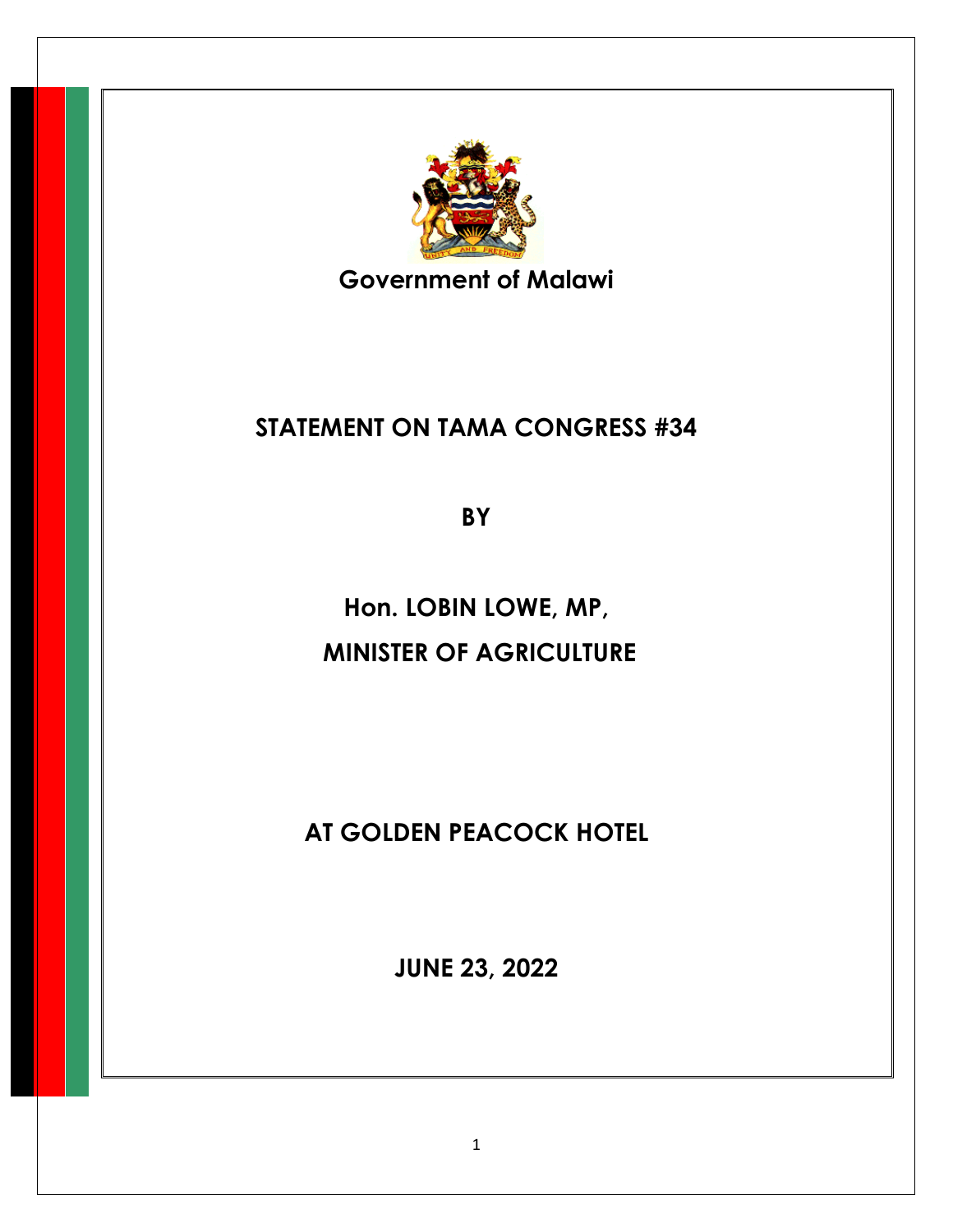## **SALUTATION**

- The Director of Ceremonies
- The Secretary for Agriculture Mr Sandram Maweru
- The TAMA President
- The guest speaker Mr Ronald Ngwira who is also the Managing Director for Pyxus Agriculture Limited
- The Chief Executive Officer for Tobacco Commission
- Senior government officials here present
- All congress delegates and farmers
- Members from the media fraternity
- Ladies and gentlemen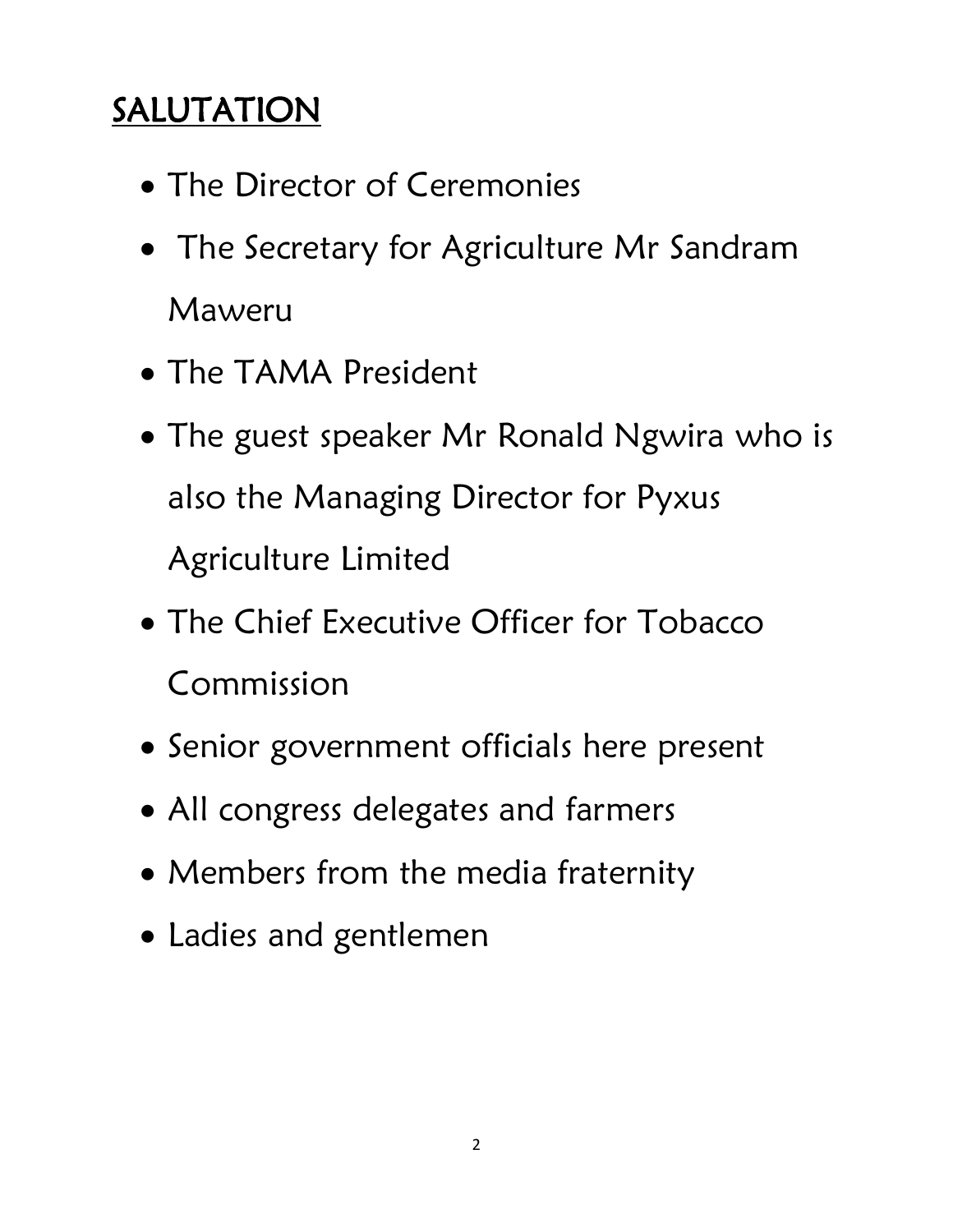It is with great pleasure to be here again and interact with you TAMA Congress delegates as you meet to discuss tobacco farming business affairs and plan to improve the livelihoods of farmers.

I find the theme for this year's Congress, "Diversification and Value Addition For Climate Change Impact Resilience" to be very relevant considering what farmers have gone through in the current farming season; dry spells, hail storms, tropical cyclones, all in one season.

Farmers struggled to raise tobacco nurseries as most areas were dry and delays of rains meant more labour and thus costly to the farmer.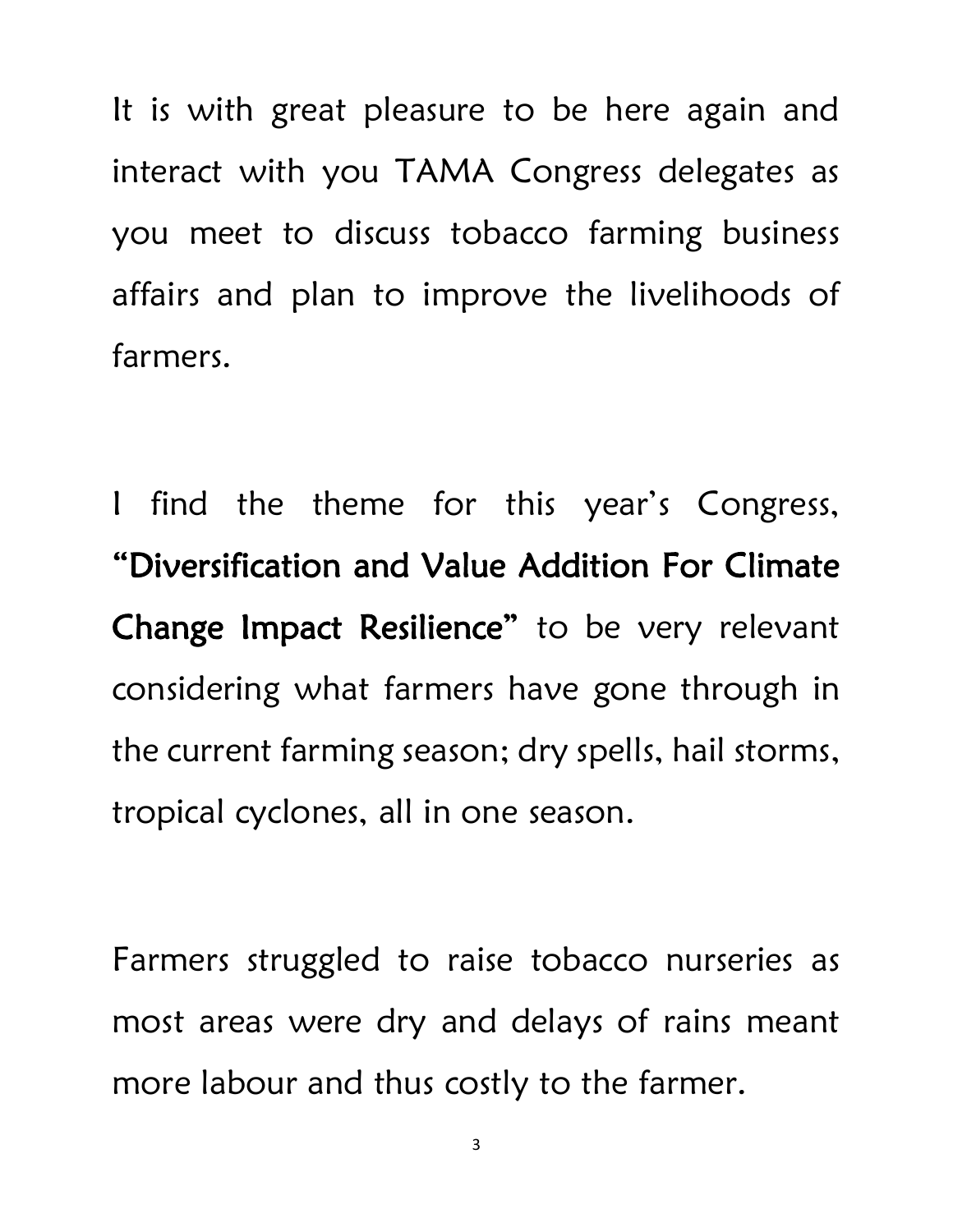Then the cyclones came to destroy the crop that the farmer had managed to raise, it is true that nature can be cruel at times.

The Government through the Ministry of Agriculture appreciates the contribution that you, tobacco farmers, make to the economy of this country. Tobacco remains the number one export crop for Malawi and there is need for the industry to continue receiving support from government.

It is for this reason that I would like to applaud you, the TAMA President, for your efforts in campaigning for more production of tobacco in the coming season.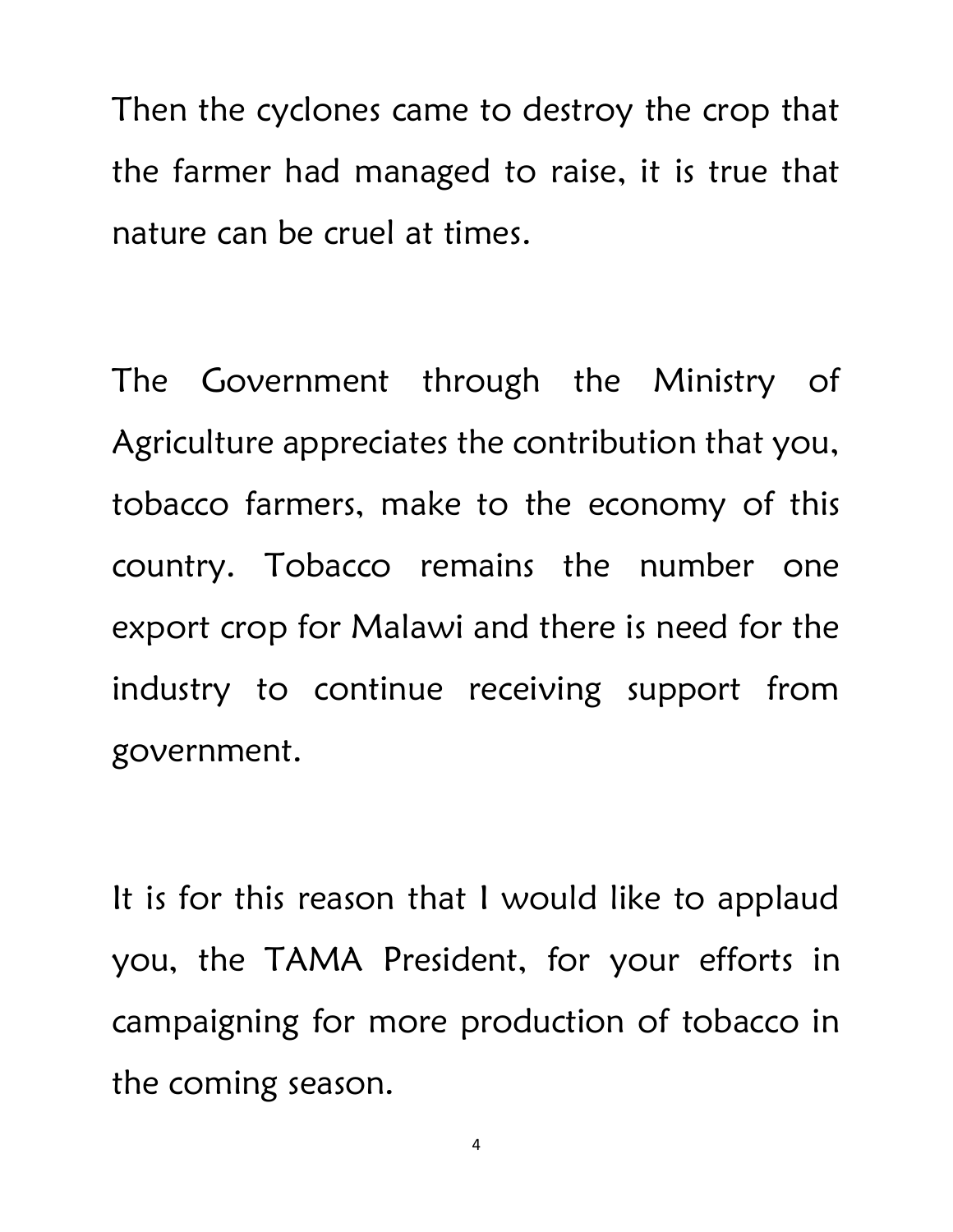We have a demand that we are failing to meet and farmers need to produce just enough to meet that demand. We can easily calculate the cost of opportunities lost this year by looking at the difference between demand and anticipated supply in relation to the price on the market.

I'm glad to learn that farmers are now able to produce more than 1,800kgs of tobacco per hectare up from the ranges of 1000kgs/ha before IPS. This is one good step in the right direction as improving productivity is key to diversification as it may allow for more land to be released to other crops whilst grower maintains the same tobacco weight produced but now on a smaller piece of land.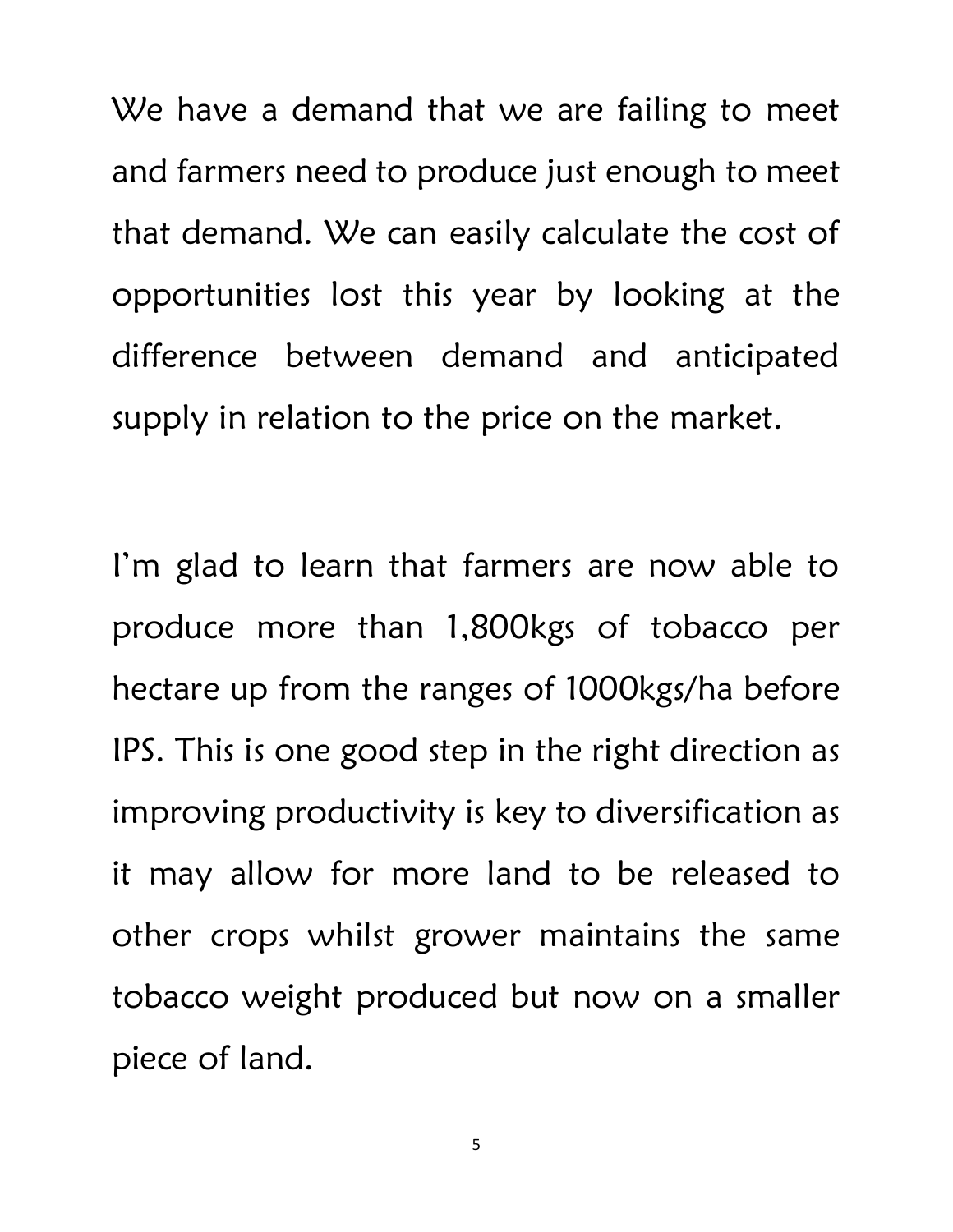Recent global events are teaching us that we need to intensify on value addition and stop exporting crop commodities in raw form. My ministry is working on an "agricultural and general crops act' which will see improvements in the conduct of markets for all crops and encourage investments in production and value addition.

Currently our Ministry is working tirelessly to finalize all agricultural related bills so that these legal instruments can help in guiding every stakeholder in their implementation of agricultural activities.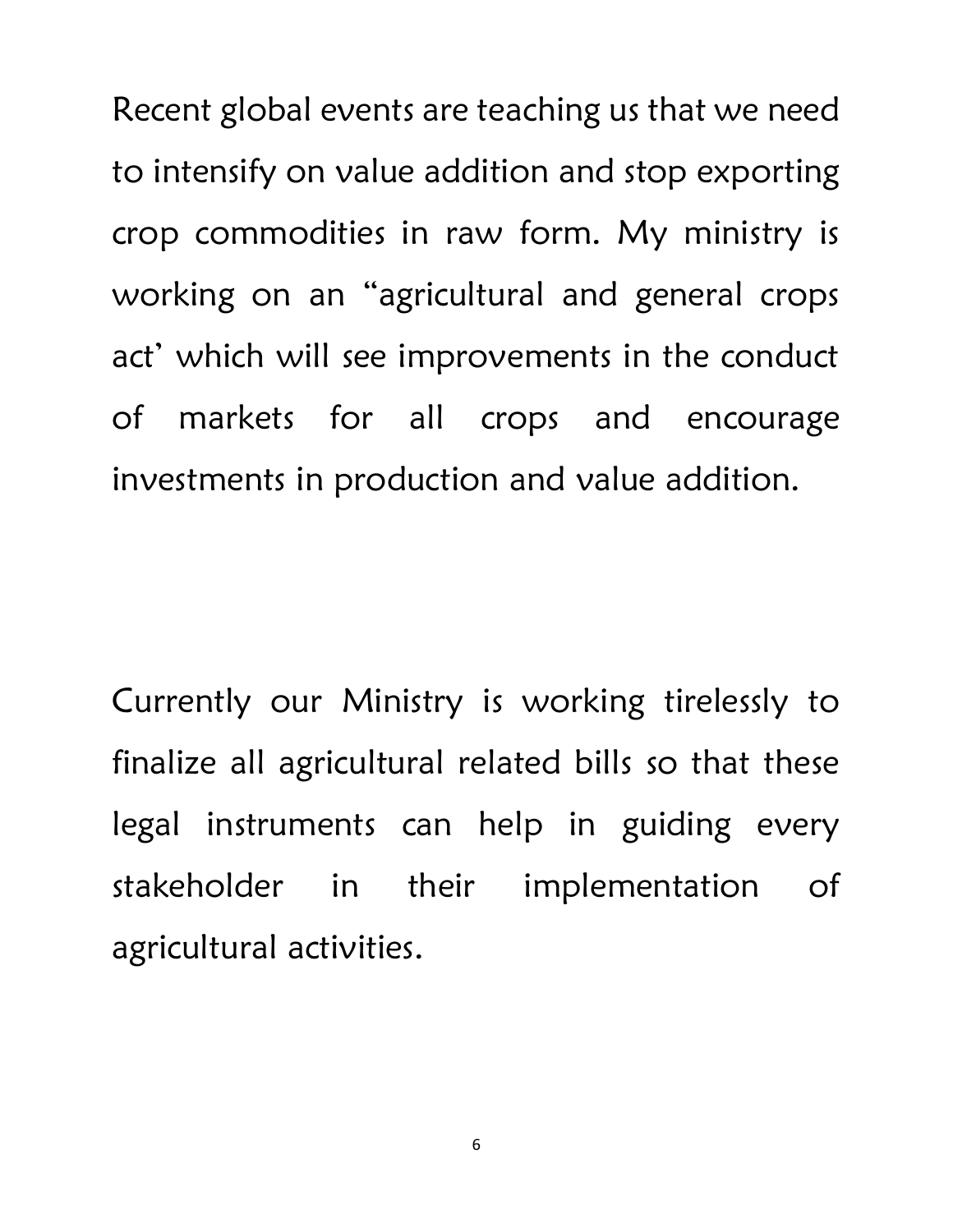Tobacco Industry Act of 2019 is also going through a review process and consultations were completed such that it is expected to be discussed in parliament very soon.

The Ministry noted that industry players, including TAMA, representing growers, were complaining about some sections in the act.

As such I would like to assure you delegates in here that the revised version will be farmer friendly so that as patriotic producers you should not feel oppressed by the same laws meant to promote you.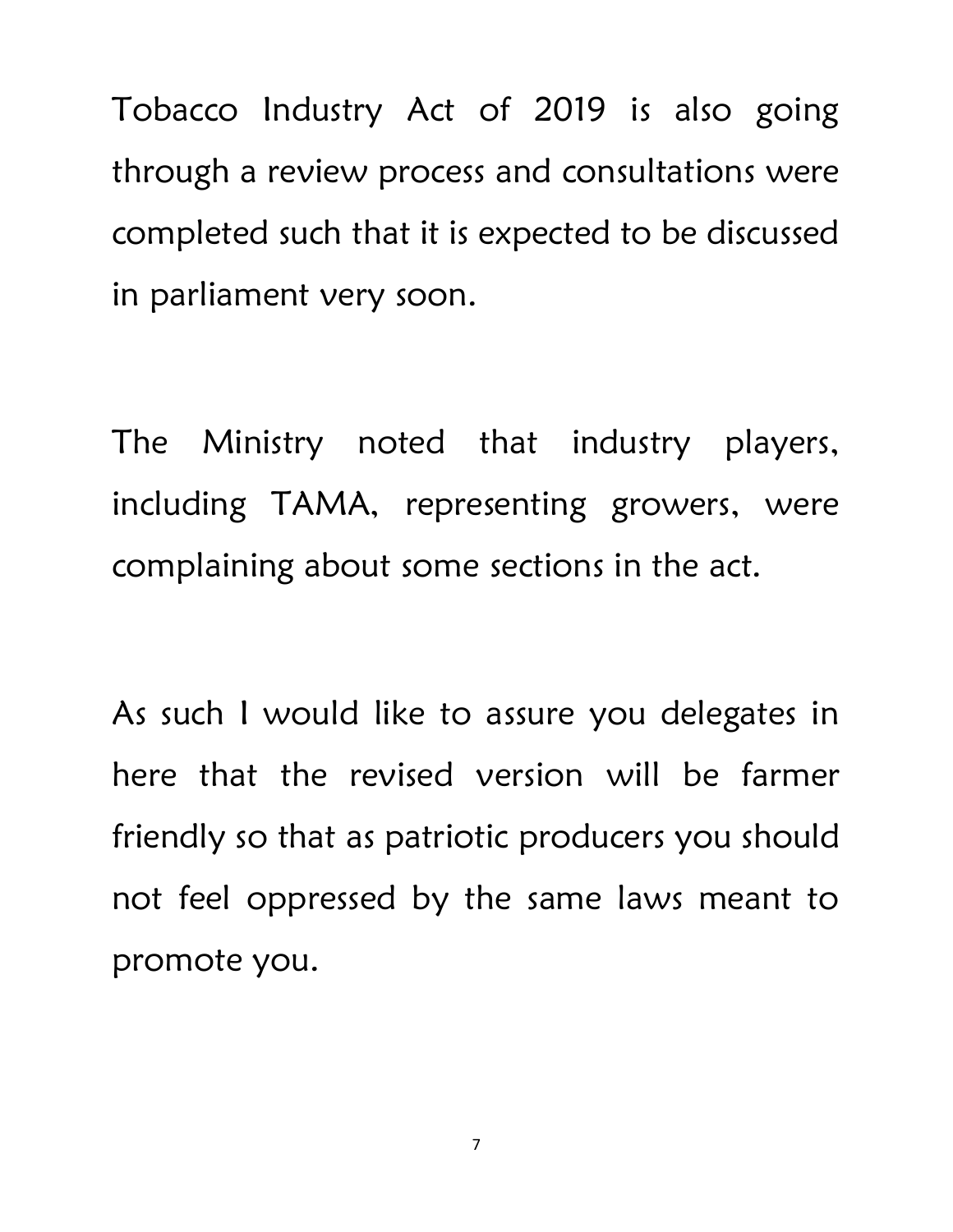In this case it will be the 2022/23 crop that will be produced and sold under the revised version of the law. I know as tobacco farmers you have your propositions and as a ministry will balance the propositions to allow every player in the tobacco value chain get what they deserve.

Ladies and gentlemen, our Ministry is much aware of the negative publicity that tobacco receives globally, but as a country we know we are dealing with a legal crop whose trade is allowed worldwide. As such we will continue promoting this crop as it is very beneficial to our economy.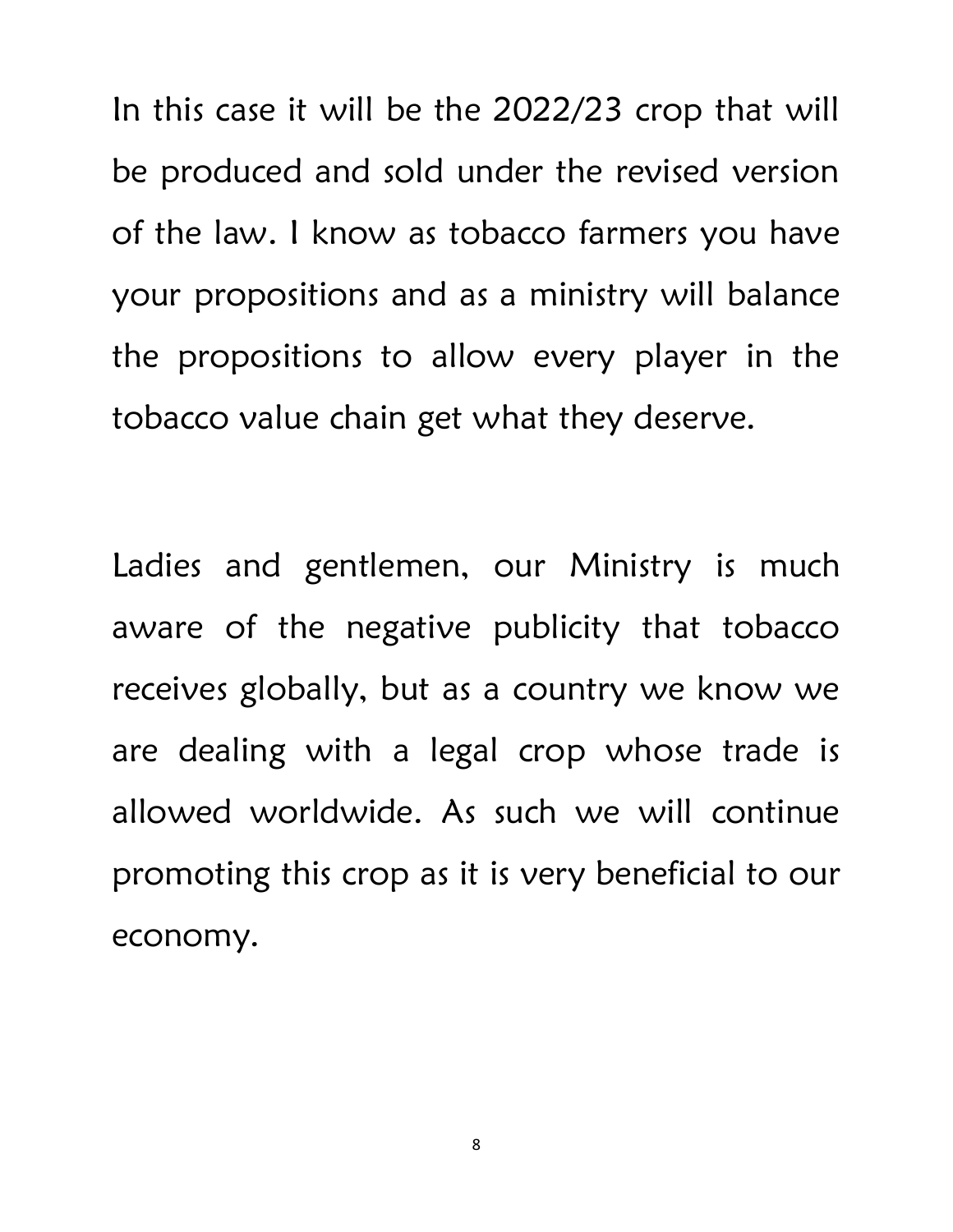We will also continue exploring developments of other crops and agricultural value chains to complement tobacco so that as a country we have our eggs placed in different baskets more especially having noted how climate change is impacting on farmers livelihoods.

As the theme says, there is need for diversification and value addition which will allow our farmers have a sustainable income earning throughout the year and not just wait for the April/May harvest period. Today, Pyxus Agriculture is here to highlight on the strides they are making in diversification and value addition.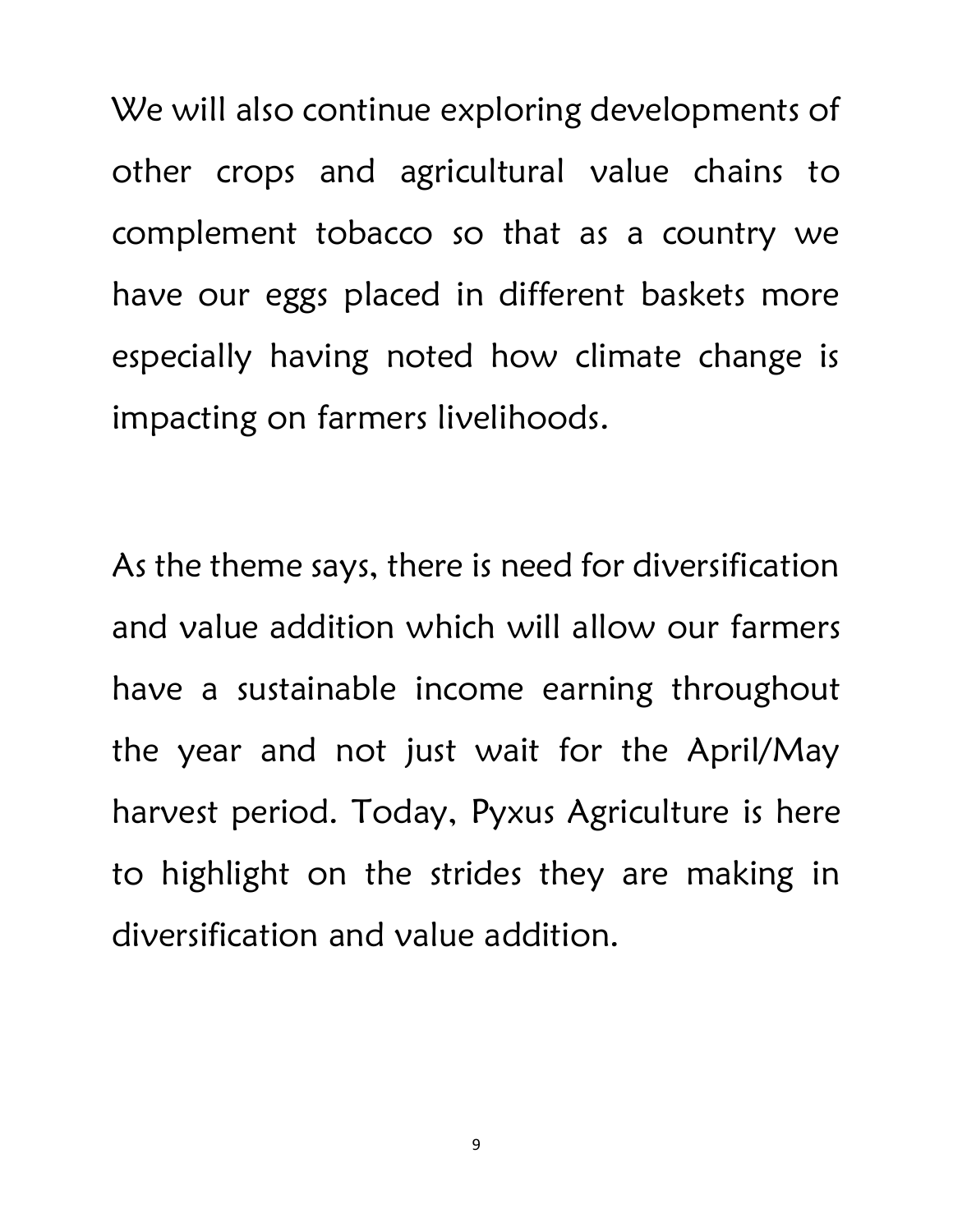This is very commendable, you need to learn from somebody who is working in your environment so that you can easily relate. In this case Pyxus is working with you in tobacco production and they are also encouraging you to produce legumes and feed their newly inaugurated factory.

This is what the Government wants to see, supporting a farmer with production means and go all the way up to marketing and value addition, at the end of the chain we can benefit as a country through import substitution and export earnings of products from such initiatives.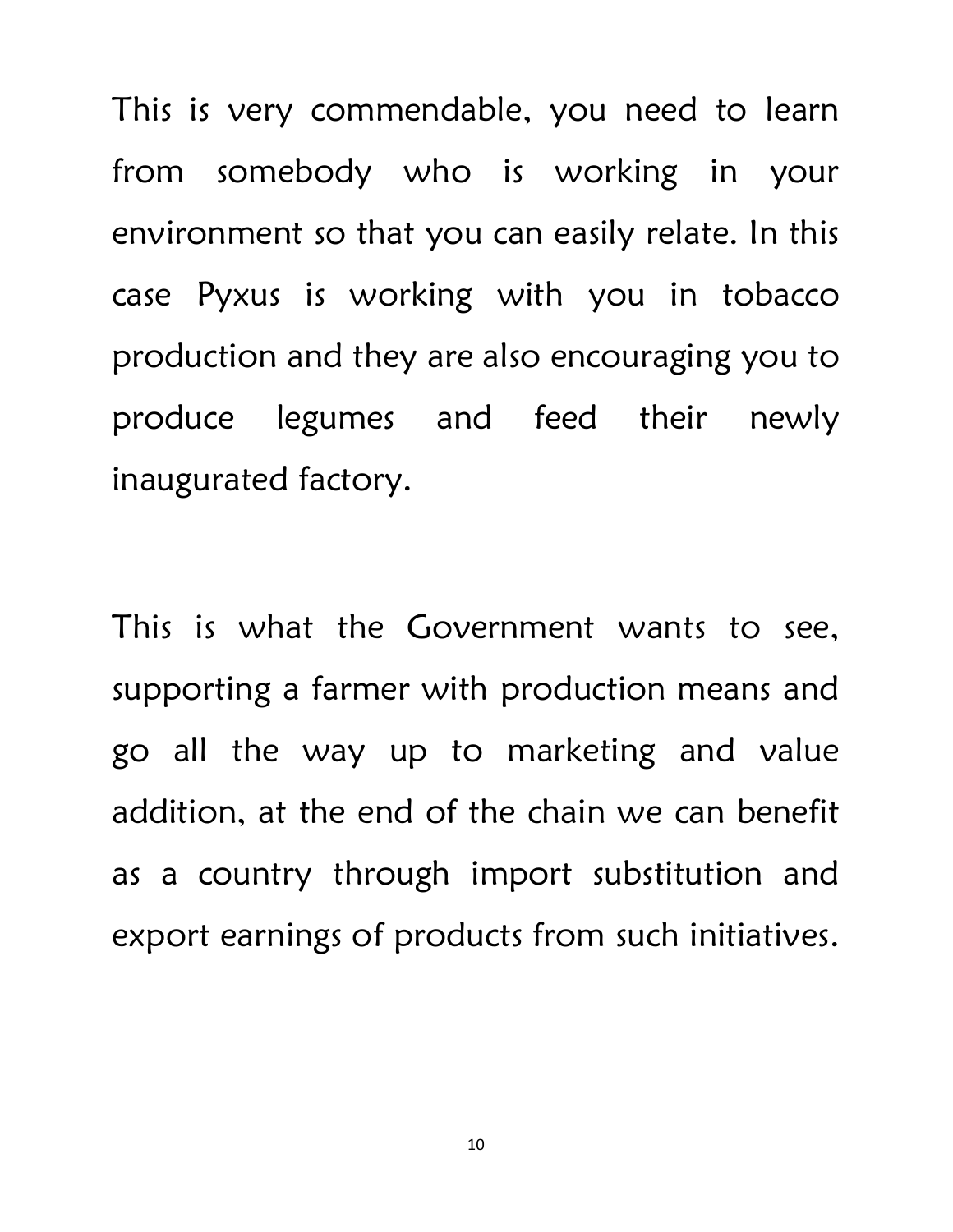Lastly, I would like to commend TAMA, for an active role you are taking in sensitizing growers about the new forces around sustainable production of tobacco for export.

There are a lot of conditions that we have to meet in order to qualify for commodity export to USA and Europe. Child Labour, Forced Labour, Deforastation and other such are vices that are against exports and I'm told TAMA is very active in sensitizing growers about these dangers and what is allowed so as to ensure the farmers and the country are compliant. Please TAMA Leaders continue encouraging growers to produce in a sustainable and compliant manner.